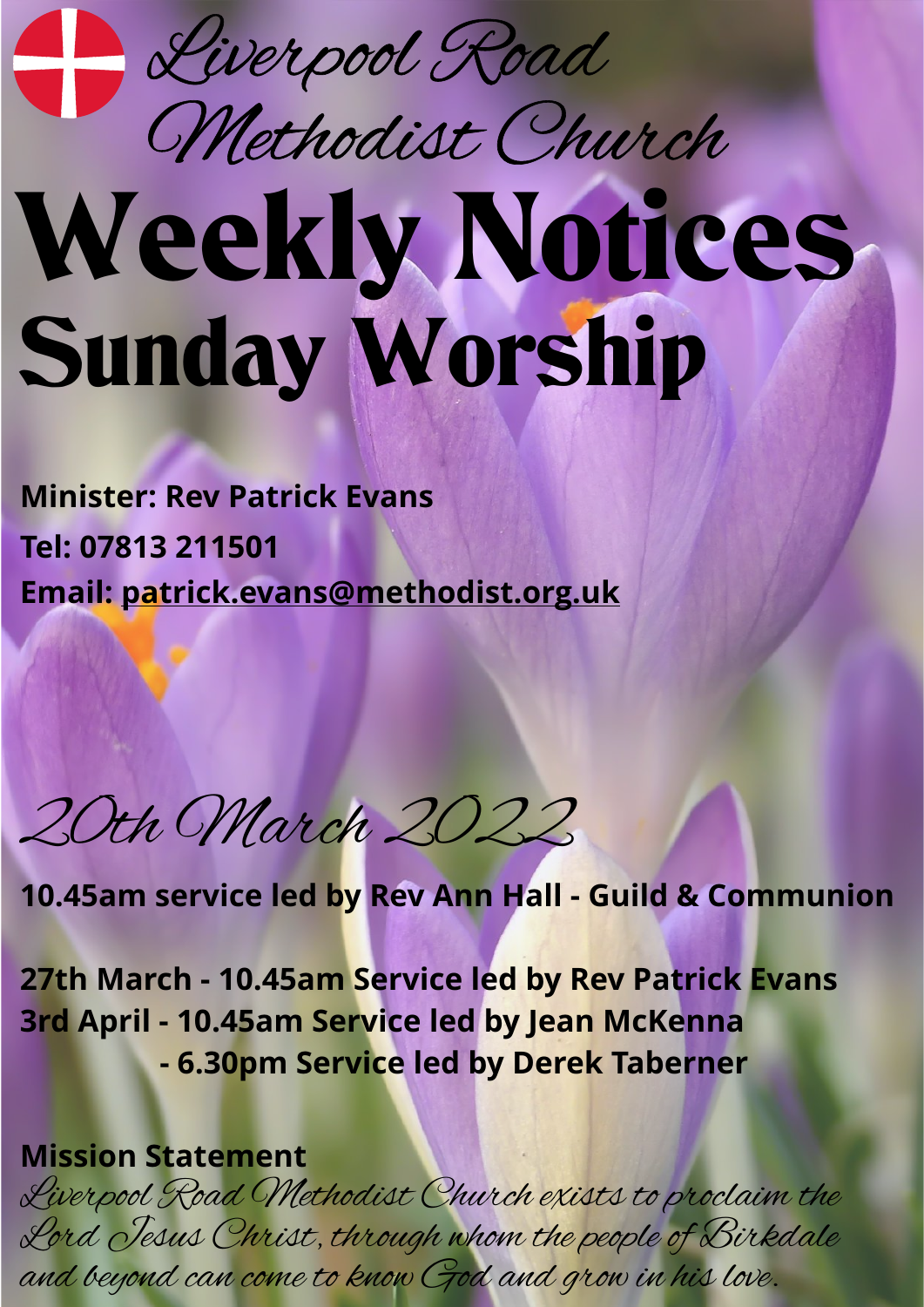## Lectionary Readings 20th March 2022

## **Isaiah 55.1-9; Psalm 63.1-8; 1 Corinthians 10.1-13; Luke 13.1-9**

Prayer

Almighty God, whose dear Son went not up to joy but first he suffered pain, and entered not into glory before he was crucified: mercifully grant that we, walking in the way of the cross, may find it none other than the way of life and peace; through Jesus Christ our Lord. Amen. Thank you



## Food Pantry

Thank you for your continuing support. Items in short supply at the moment are: Pot noodles, noodles, fruit squash, children's cereal, crisps, toilet rolls, fabric conditioner, hotdogs, tins, washing powder, confectionery & washing up liquid.



If you have any items you want including in the notices please let Lucy Lloyd know on 01704 536648 or lucy@southportmethodist.org.uk.

Derek Sale

Derek's funeral service will be held at Southport Crematorium at 2.00pm on Monday 21st March 2022; all are welcome.





A big thank you to everyone who took part in the circuit service both up front and behind the scenes - making sure everything ran smoothly. The offering for the service for All we Can for their Ukraine Appeal amounted to £703.





The next Raising Praise will be next Sunday March 27th, 6.00pm at Leyland Road. All welcome!

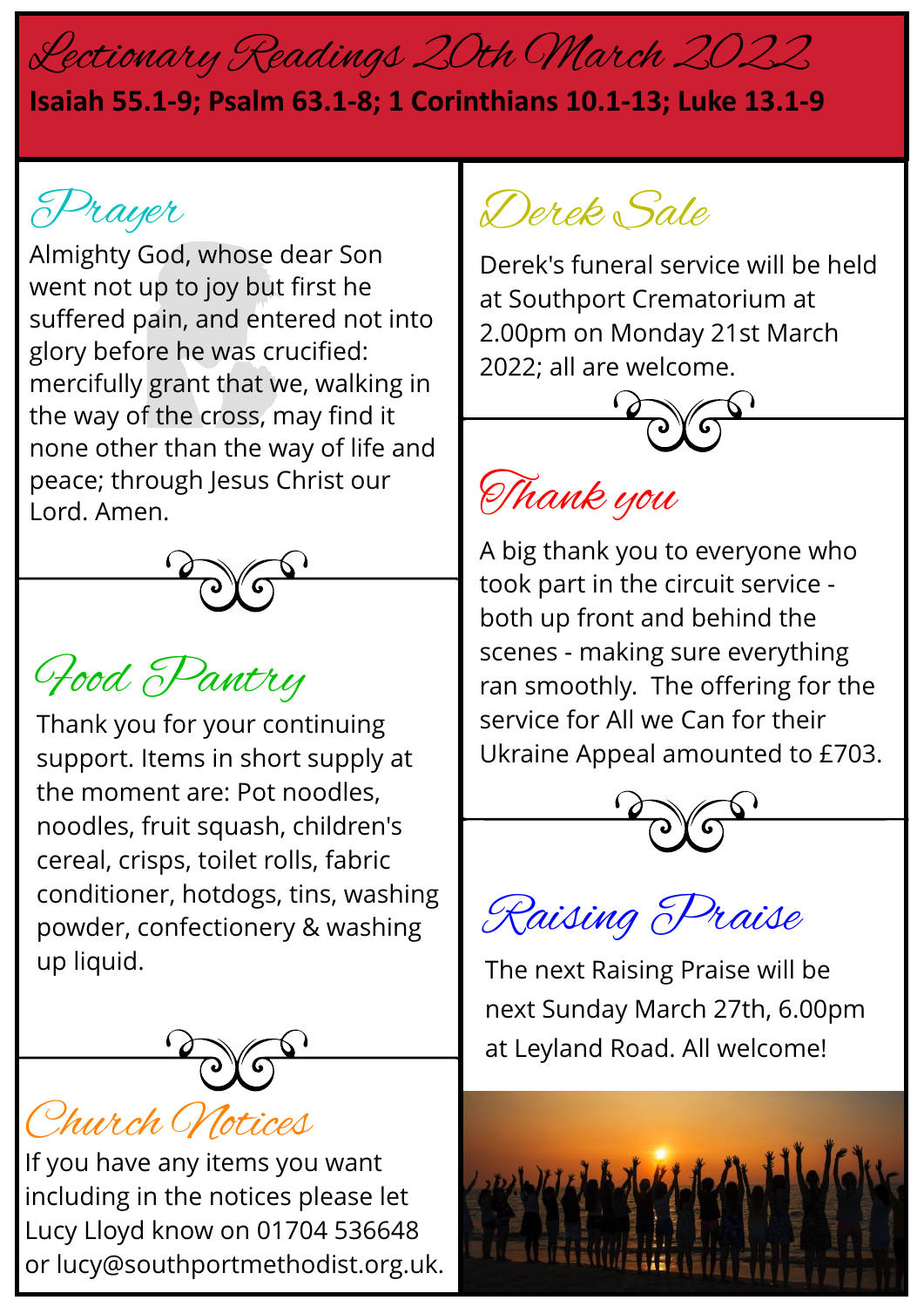Guild

Liverpool Road Guild on Tuesday 22nd March at 7.30pm in the New Room. Lent studies.



All Welcome. Opening times: Mon - 1pm-4pm Wed - 10am-1pm Fri - 10am-1pm



Easter Link

I propose to issue an Easter Link. Contributions wanted before 28th March 2022 please. Jim Lloyd [j.lloyd816@btinternet.com](mailto:j.lloyd816@btinternet.com)



Birkdale Prayer Meeting

The next Birkdale Churches Prayer morning will be held on Monday 4th April at Liverpool Road M.C. starting at 10am.

Iona

Iona service Thursdays 9.15am. All welcome.



 $Birkdale Library$ <br>  $Hub$  Tuesdays from 9.30. or later<br>
depending on which group(s) you You are welcome to join us on Tuesdays from 9.30. or later depending on which group(s) you choose.

A time of fun fellowship relaxation and education.

Why not give it a try.? We look forward to seeing you there

Bible Study

Bible study Mondays 7pm in the New room.

aketime

Zoom course continues Thursdays at 6.45pm. In person course continues Tuesdays 1.30pm at Ainsdale Methodist Church.

For more details or to join please contact Sally on 07743 660155 or sallyeyes21@live.co.uk